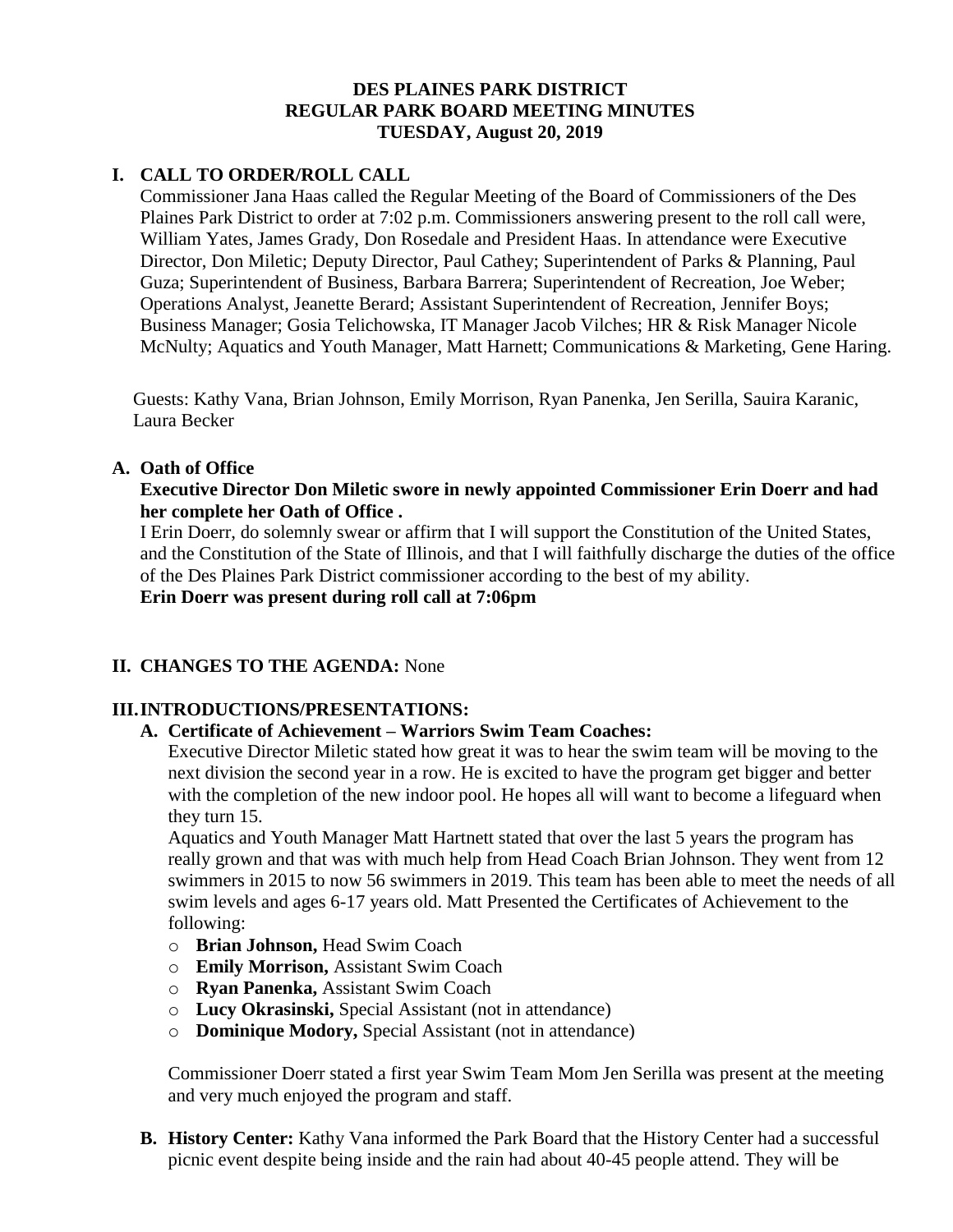working at Fall Fest September 13-15, in the colonial reenactment tent. Children can make corn husk dolls or practice writing with a feather pen.

- $\bullet$  Hands of History for the school year for children ages 5-12 on September 4 & 8 from 1-3pm; topic will be Prairie Pioneers.
- Coffee Talk is scheduled for September 12 from 1:30-2:30pm; topic will be "Chicago: The First Hollywood".
- Book Club is scheduled for September 18 at 6:00pm; book "Day the World Exploded".

Commissioner Rosedale stated that they grounds look great at the History Center, Kathy Vana praised the volunteer efforts of Connie and Steve.

**C. Senior Center:** Executive Director Don Miletic informed the Park Board of the current state of the Senior Center finances, and the need to forward them the remaining \$12,000 payment early; this would complete the end of fiscal year payment until May 1, 2020. IDOT purchased \$45,000 of land at the corner of Northwest Highway and Mount Prospect Road. Unfortunately due to an unforeseen HVAC expense on all units that cost \$70,000-\$80,000 put them in a more difficult position with available cash. They currently in debt 1.6 million for the price of the Cumberland Property and the property is valued at roughly 2.7 million. The Senior Center was originally in Prairie Lakes and utilized about 10,000 square feet. At this time the park district programs are in all areas within that building and adding another 10,000 square feet would cost about 3 million.

Commissioner Grady asked how much did they Senior Center make on the sale of the out-lot. Executive Director said \$680,000 before closing costs, remodels to the space. The remaining about was used to pay down the 2 million dollar debt on the Cumberland Property, which again is now at 1.5 million.

**D. Des Plaines Friends of the Parks:** Deputy Director Paul Cathey informed the Park Board of the information listed on Agenda Item 3-C in addition to, this Saturday August 24 from 10:30a-12:00pm they will be having a Financial Aid Scholarship Park It! Event at Apache Park to encourage those who do not know about the scholarship program and/or park district programs to take advantage. Also asked everyone to sign up for Golf in the Dark or make a donation.

Commissioner Doerr asked how long does it take for someone to receive money after submitting an application. Deputy Director Cathy stated about 1-2 weeks for them to hear back yes or no. He also explained about the possibility of streamlining the scholarship process of both the Des Plaines Friends of the Park and the Des Plaines Park District, to make it easier for families to sign up and receive both scholarships. President Haas asked if we would be giving more money, Operations Analyst Jeanette Berard stated that the overall goal of the Dual Scholarship would be to provide more money to more families. The district is still working out the procedures and policies in order to make this plan user friendly to participants, staff and each organization.

# **IV.COMMENTS FROM THE COMMUNITY:** None

#### **V. APPROVAL OF THE CONSENT AGENDA**

The following items are listed for consent agenda:

- A. MINUTES July 30, 2019
- B. EXECUTIVE SESSION MINUTES July 30, 2019 B.1 SPECIAL MEETING MINUTES– NONE
	- C. VOUCHER BILLS: June 25, 2019 \$1,474,203.90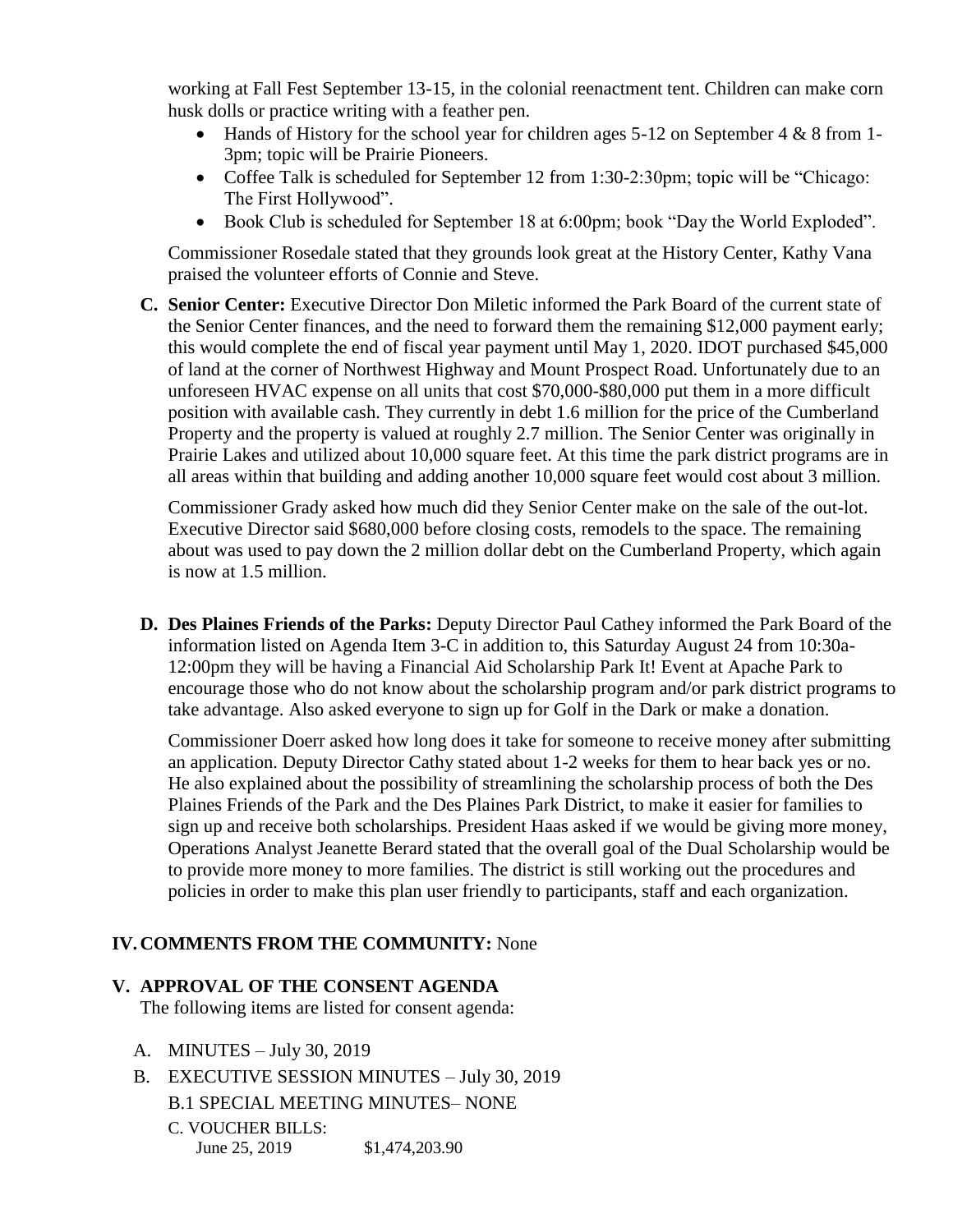| August 9, 2019 | \$256,977.58 |
|----------------|--------------|
| $D$ PAYROLL:   |              |
| July 19, 2019  | \$307,971.79 |
| July 5, 2019   | \$315,471.19 |

Commissioner Yates moved to approve the Consent Agenda as presented Seconded by Commissioner Grady.

Roll call: Commissioner Doerr, Aye; Grady, Aye; Rosedale, Aye; Yates, Aye; President Haas, Aye. Motion carried 5-0.

### **VI. M-NASR REPORT:** None

### **VII. MONTHLY REPORTS**

# **A. EXECUTIVE DIRECTOR:**

Executive Director Don Miletic reviewed items contained in his written report, in addition to:

- The Des Plaines Park District was approved for \$152,700 IDNR Bicycle Path Grant to connect Cumberland Terrace and Des Plaines Manor over the Weller Creak with a Bridge.
- Completed site tours with Erin Doerr
- We were in the Daily Herald, about the addition of the Prairie Lakes Indoor Pool misprint should say 6 years not 9 years.
- Liquor Permits have been approved for the Glow Golf and Operation North Pole events; however Operation North Pole will no longer be holding their event at the Leisure Center. Honor Flight Chicago however is interested in acquiring a permit. Will the board approve them to fill out an application and can vote at the September Board Meeting.
- Looking to have the IMRF Book completed at the end of August
- Looking to complete another Community Needs Assessment after the completion of the pool.
- Continuing with Distinguished Agency Review items and these will be presented and the next few board meetings.
- Will be meeting with MWRD to discuss Lake Park Shoreline on August 30.
- Looking to outsource the Playbook to provide Gene additional time to do other things.
- Provided handouts on upcoming events, a thank you email from a Woodlawn Park Neighbor, a spreadsheet on the number of grants and amounts received in the last 15 years and a potential plan for an outdoor pool at Arndt Park, this would work in conjunction with applying for a PARC Grant in the next 6 months, if awarded would look to have the pool completed in 2023 or 2024.

Discussion: The Park Board did agree to work with Honor Flight if they wished to use the space for a fundraising opportunity.

#### **B. DEPUTY DIRECTOR:**

Deputy Director Paul Cathey reviewed items contained in his written report in addition to:

- Mountain View Pond Sediment Removal is out to bid.
- Exterior Stairs Replacement at the Golf Center is out to bid.
- Chippewa Tennis Court Renovations are delayed look to be completed by the end of the week.
- Prairie Lakes Gym Floor is being resurfaced, adding 2 new Des Plaines Park District Logos
- Prairie Lakes Showers are looking to be update
- Next week they will be making repairs to the following at Prairie Lakes and expect to have water and power shut off, and the interior parking lots closed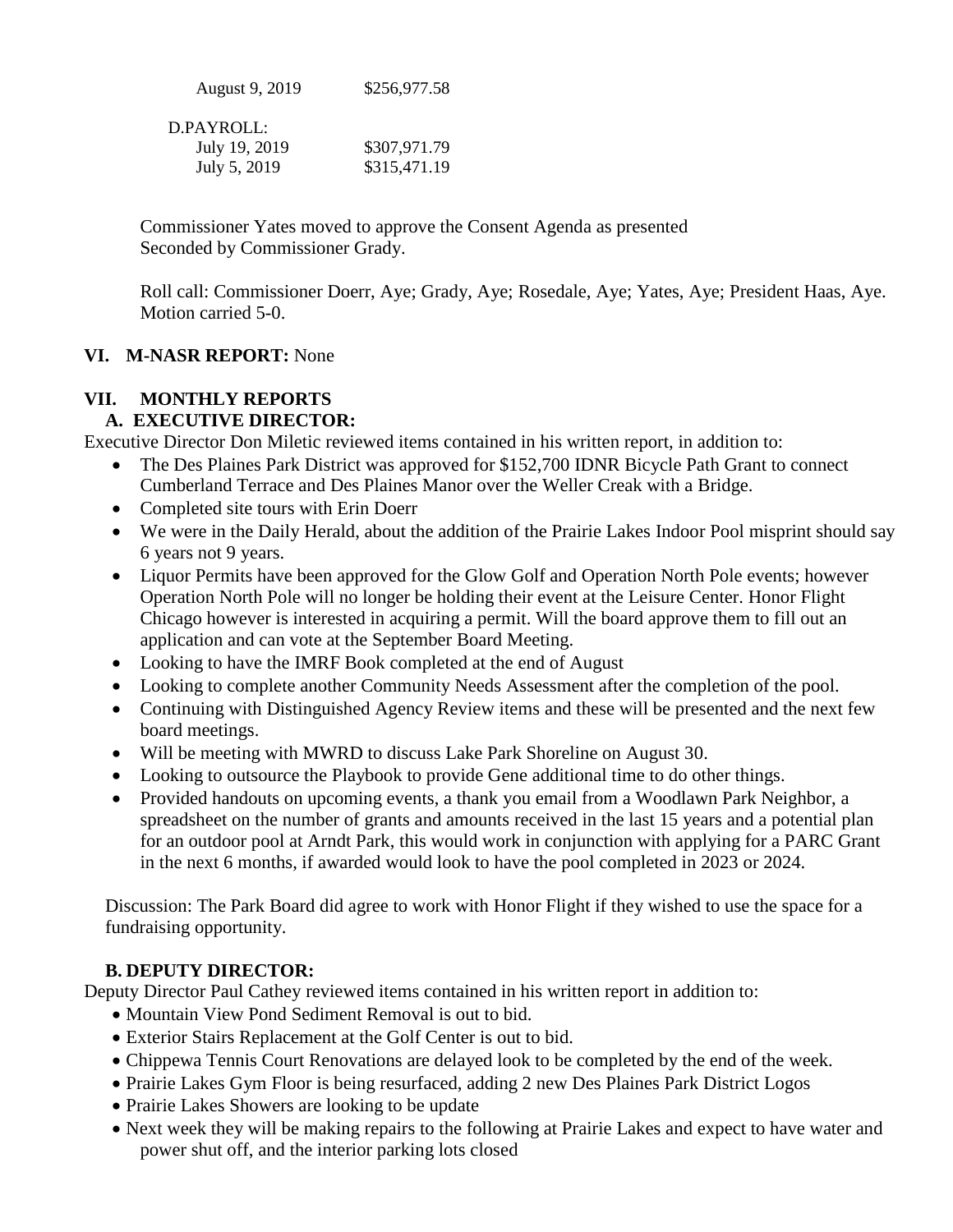• Lake Park is up 130 golfers for this month.

Discussion: President Haas stated the paint and sip partnership has been wonderful loving all of the new ideas.

# **B.1 PARKS & PLANNING DEPARTMENT:**

Superintendent Paul Guza reviewed items for Park and Planning contained in his written report, in addition to:

- August 30 bids are due for the Mountain View Pond Sediment Removal
- Will be removing trees at Mystic Waters due to them disrupting operations of systems, will be replacing the trees with a new species.
- Learning the Pool shut down procedures with Ed Kelley
- Looking into a recommended burn at Prairie Lakes in the spring.
- Rand Tot lot is being worked on
- Presented Centennial Parking sign proofs for those to park in the cold storage lot.

Discussion: None

### **B.2 RECREATION DEPARTMENT:**

Superintendent of Recreation Joe Weber reviewed items contained in his written report, in addition to:

- The Fitness Center will be closed August 26, with an anticipated reopening after Labor Day.
- Working on ADA Transition Plan
- Staff completed Self Evaluations
- Recreation Department completed a Winter Spectrum Process meeting.
- Staff Holiday Party is schedule for December 14<sup>th</sup>
- Looking to add a Polish/English Preschool class at Prairie Lakes
- Lifeguards scored 100% on their audits this summer.
- Shared a brief overview of each Recreation Supervisor's reports.

Discussion: President Haas asked if we accepted the Blue Cross Blue Shield insurance discount for Fitness Center members. Superintendent Weber said he would look into this.

#### **C.BUSINESS DEPARTMENT**

Superintendent Barbara Barrera reviewed items contained in her written report, in addition to:

- Looking to bring the Audit for Board approval in October, next year the goal will be September
- Attended a TIF district meeting at the City of Des Plaines
- Reviewed the Fund Balance and only changed staffing, looking to have the board president sign off.
- Looking at possible digital sign replacements as the current one is 9 years old and has been having many issues.
- IMRF meeting is scheduled for August 22

Discussion: None

# **FINANCIAL REPORT**

Superintendent of Business Barbara Barrera presented the monthly financial report.

Commissioner Grady moved to accept the Financial Report for August 20, 2019 subject to audit and placing a copy on file.

Seconded by Commissioner Yates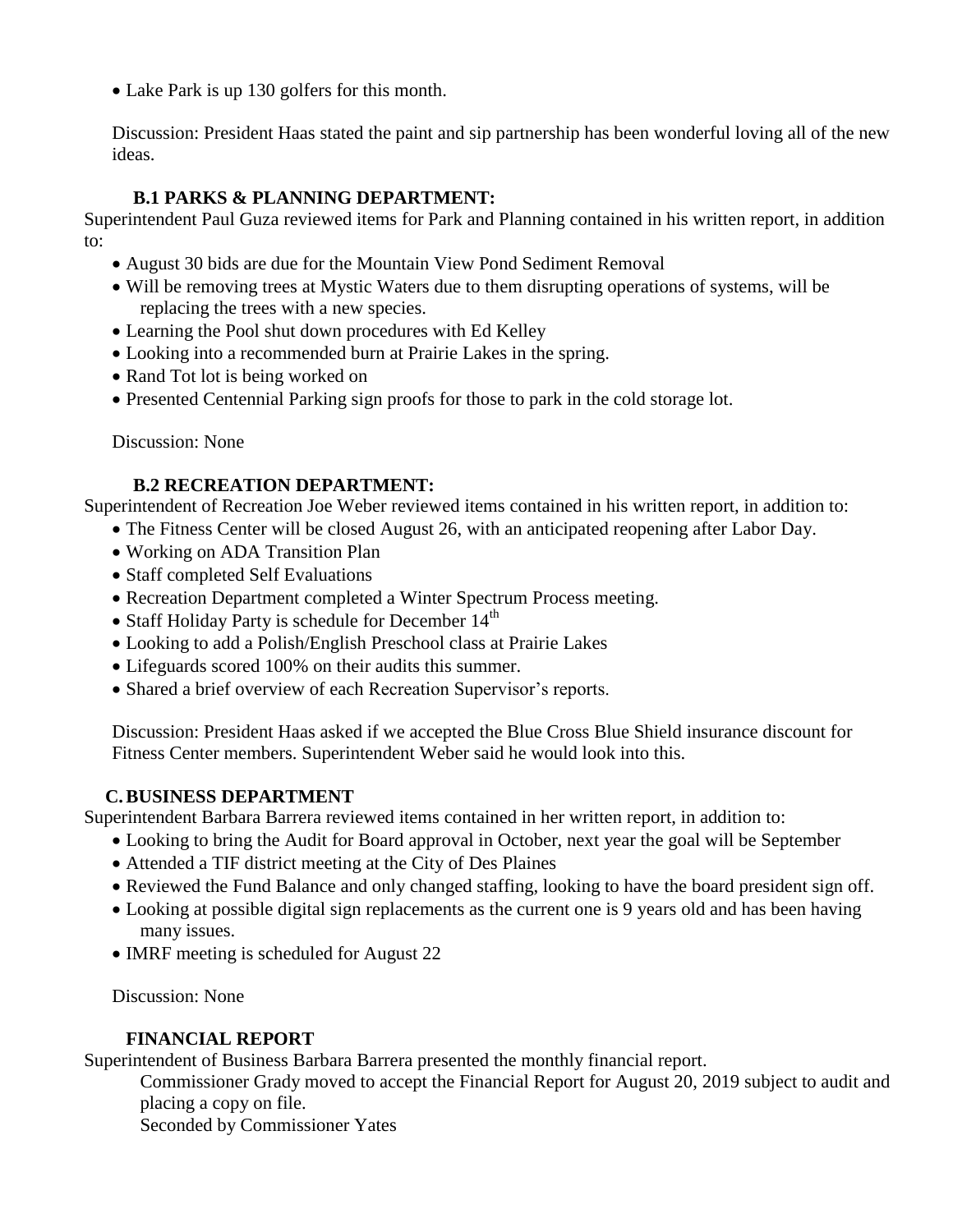Discussion: None

Roll call: Commissioner Doerr, Aye; Grady, Aye; Rosedale, Aye; Yates, Aye; President Haas, Aye. Motion carried 5-0.

# **IIX. UNFINISHED BUSINESS: PLCC Indoor Pool**

Executive Director Miletic stated

- The pool is moving forward and walls are going up very quickly.
- They needed to add a 3<sup>rd</sup> drain in the wellness pool due to IDPH requirement made in January, after bids and plans were approved by the board.
- Nicor is stating that we need a 4 inch gas line to be hooked to the new meter at the cost of \$48,000. Based on the information from the architect and construction manager we will not be purchasing that and will wait to see if the line current line will work with the new meter.

Superintendent Barrera reviewed Indoor Pool Project Costs Spreadsheet and balance.

Discussion: Commissioner Grady asked if we should put the 4 inch gas line now, if we have any plans for expanding the building. Executive Director Miletic said he would discuss with architect and construction manager. Commissioner Rosedale mentioned where he would look to expand, as this location is landlocked. Commissioner Grady stated we could go up or out into the field. Executive Director Miletic stated to go up would require the addition of an elevator. At this time patrons have asked about the elevator to the track however there is creative ways to make a track on the main level

# **IX. NEW BUSINESS:**

# **A. Agenda Item 9-A: Approval to Purchase 1355 Oakwood Avenue**

Executive Director Miletic reviewed the information on his memo and stated that the Market Analysis provided shows the same amount that the district is willing to offer for the home.

# Commissioner Rosedale made the motion **"I move the Park Board of Commissioners approve the purchase of 1355 Oakwood Avenue, Des Plaines Illinois PIN#09-20-211-016-0000 in the amount of \$220,000**

Seconded by Commissioner Grady

Discussion: President Haas asked when they would expect to close on this house. Executive Director Miletic started end of October and the we would look to use the property for cold storage with limited utilities until they can apply for another grant and knock the house down and turn it too additional green space. All Commissioners stated that the purchase of this property will be great for Centennial Park.

Roll call: Commissioner Doerr, Aye; Grady, Aye; Rosedale, Aye; Yates, Aye; President Haas, Aye. Motion carried 5-0.

# **X. CORRESPONDENCE:**

- A. Bartlett Parks Foundation
- B. Messiah Lutheran Child Care Center
- C. Sue Bear Thank you
- D. Relay For Life Thank you